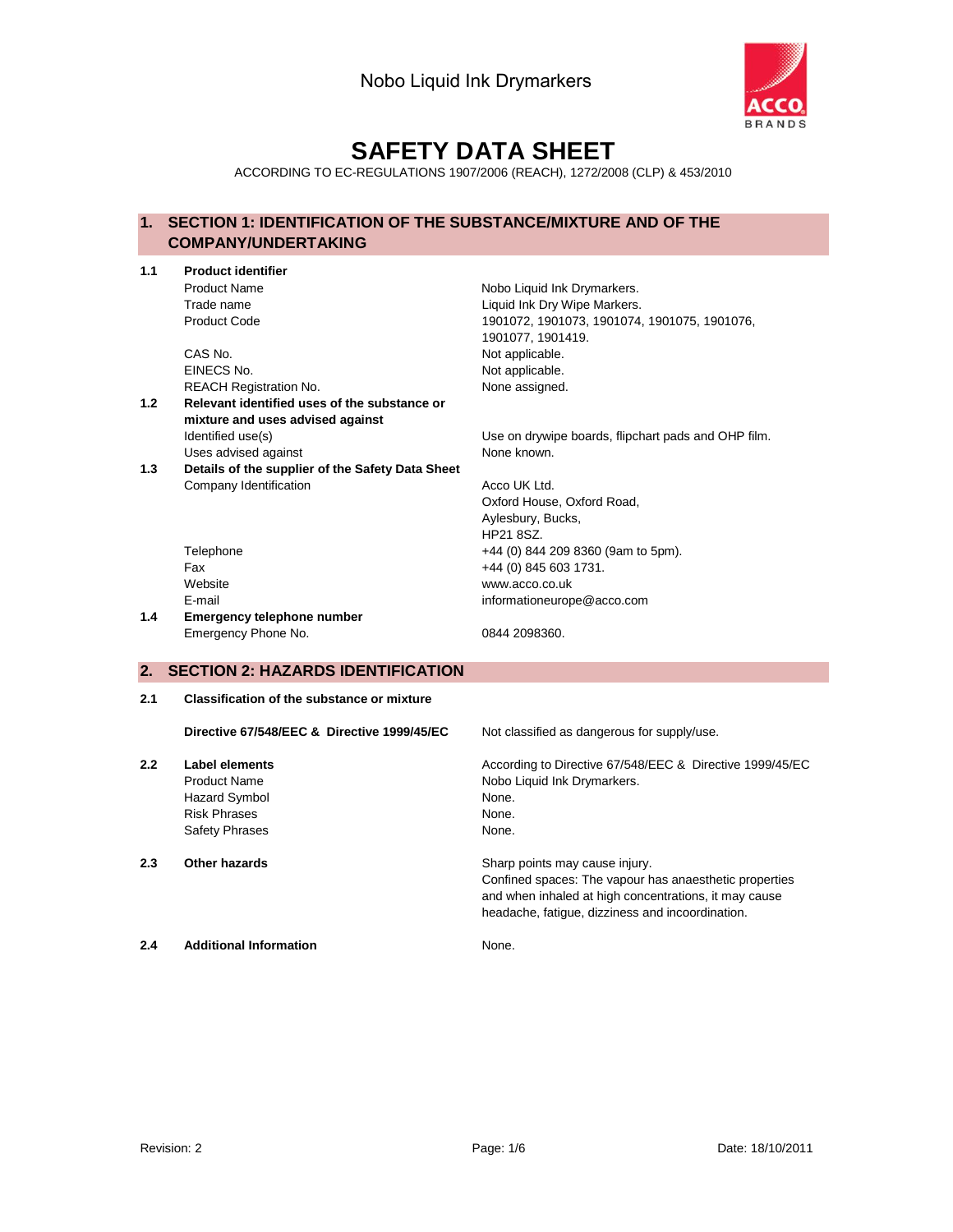

#### **3. SECTION 3: COMPOSITION/INFORMATION ON INGREDIENTS**

Articles for printing and writing: Nobo Liquid Ink Drymarkers.

#### **3.1 Mixtures**

| EC Classification No. 67/548/EEC |  |  |
|----------------------------------|--|--|
|----------------------------------|--|--|

| Hazardous<br>ingredient(s) | %W/W      | CAS No.    | EC No.    | <b>REACH</b><br><b>Registration No.</b> | <b>EC Classification and Risk</b><br><b>Phrases</b> |
|----------------------------|-----------|------------|-----------|-----------------------------------------|-----------------------------------------------------|
| Ethanol                    | 40 - 50   | 64-17-5    | 200-578-6 | None assigned.                          | F: R11.                                             |
| Propan-2-ol                | $20 - 30$ | 67-63-0    | 200-661-7 | None assigned.                          | F: R11, Xi: R36, R67.                               |
| Polyvinyl Butyral          | $10 - 20$ | 63148-65-2 | None      | None assigned.                          | Xi; R36, R37, R38.                                  |
| Additive                   | $10 - 20$ | None       | None      | None assigned.                          | None.                                               |

#### **3.2 Additional Information**

For full text of R phrases see section 16.

## **4. SECTION 4: FIRST AID MEASURES**



**4.1 Description of first aid measures**

- **4.2 Most important symptoms and effects, both acute and delayed**
- **4.3 Indication of any immediate medical attention and special treatment needed**

Inhalation Inhalation Intervelse at the Infection of the Infection of the Infection of the Indian Indian Indian Indian Indian Indian Indian Indian Indian Indian Indian Indian Indian Indian Indian Indian Indian Indian India rest in a position comfortable for breathing. Skin Contact Wash hands and exposed skin after use. Eye Contact If contact with eyes directly, flush with gently flowing fresh water thoroughly. Ingestion **Intervellet Contract Contract Contract Contract Contract Contract Contract Contract Contract Contract Contract Contract Contract Contract Contract Contract Contract Contract Contract Contract Contract Contract C** Unlikely to be required but if necessary treat symptomatically. No special requirements.

#### **5. SECTION 5: FIRE-FIGHTING MEASURES**

- **5.1 Extinguishing Media** Suitable Extinguishing Media **As appropriate for surrounding fire.** Unsuitable Extinguishing Media None known. **5.2 Special hazards arising from the substance or mixture** No information available.
- **5.3 Advice for fire-fighters Fire fighters** Fire fighters should wear complete protective clothing including self-contained breathing apparatus.

#### **6. SECTION 6: ACCIDENTAL RELEASE MEASURES**

| 6.1 | Personal precautions, protective equipment and | Marker may stain. Wear suitable protective clothing and  |
|-----|------------------------------------------------|----------------------------------------------------------|
|     | emergency procedures                           | gloves. Wash hands and exposed skin after use.           |
| 6.2 | <b>Environmental precautions</b>               | Not normally required.                                   |
| 6.3 | Methods and material for containment and       | Collect mechanically and dispose of according to Section |
|     | cleaning up                                    | 13.                                                      |
| 6.4 | Reference to other sections                    | See Also Section 8.                                      |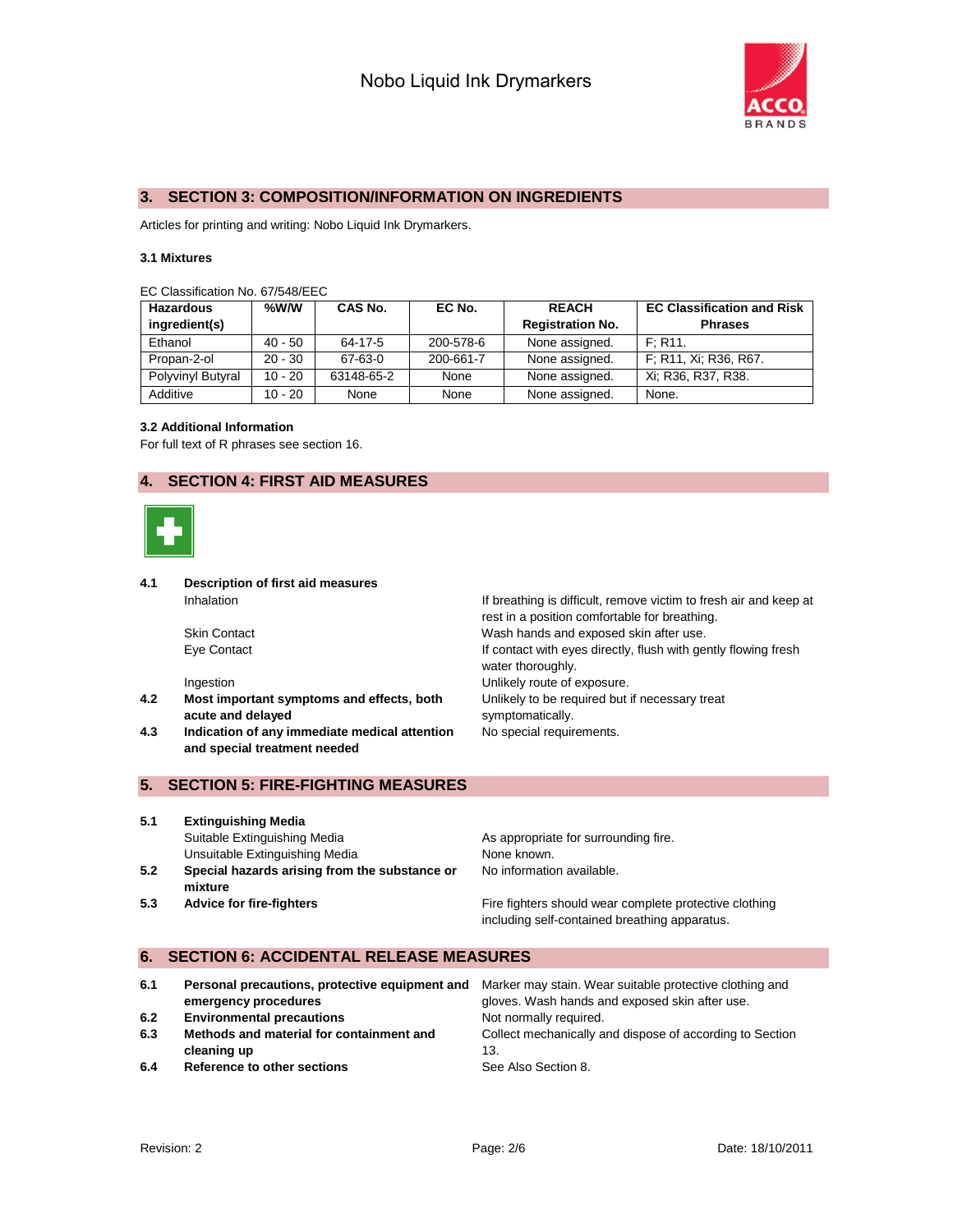

## **7. SECTION 7: HANDLING AND STORAGE**

- 
- **7.2 Conditions for safe storage, including any incompatibilities** Storage Temperature **Ambient.** Storage Life **Indefinite.** Incompatible materials **No information available**.

**7.1 Precautions for safe handling The Reep away from children under 3 years old. Do not use in** confined spaces. Avoid inhalation of high concentrations of vapours. Wash hands and exposed skin after use.

**7.3 Specific end use(s)** Use on drywipe boards, flipchart pads and OHP film.

#### **8. SECTION 8: EXPOSURE CONTROLS/PERSONAL PROTECTION**

#### **8.1 Control parameters**

**8.1.1 Occupational Exposure Limits**

| <b>SUBSTANCE</b> | CAS No. | LTEL (8 hr<br>TWA ppm) | LTEL (8 hr<br>$TWA$ mg/m <sup>3</sup> ) | <b>STEL</b><br>(ppm) | <b>STEL</b><br>(mq/m <sup>3</sup> ) | <b>Note</b> |
|------------------|---------|------------------------|-----------------------------------------|----------------------|-------------------------------------|-------------|
| Ethanol          | 64-17-5 | 1000                   | 1920                                    | -                    | $\sim$                              | WEL         |
| Propan-2-ol      | 67-63-0 | 400                    | 999                                     | 500                  | 1250                                | WEL         |

#### WEL: Workplace Exposure Limit (UK HSE EH40)

| 8.1.2                 | <b>Biological limit value</b>                                                                        | None assigned.                                                                            |
|-----------------------|------------------------------------------------------------------------------------------------------|-------------------------------------------------------------------------------------------|
| 8.1.3                 | <b>PNECs and DNELs</b>                                                                               | None assigned.                                                                            |
| 8.2<br>8.2.1<br>8.2.2 | <b>Exposure controls</b><br>Appropriate engineering controls<br><b>Personal protection equipment</b> | Not normally required.                                                                    |
|                       | Eye/face protection                                                                                  | Not normally required.                                                                    |
|                       |                                                                                                      |                                                                                           |
|                       | Skin protection (Hand protection/ Other)                                                             | Not normally required. Marker may stain. Wear suitable<br>protective clothing and gloves. |
|                       | Respiratory protection                                                                               | Normally no personal respiratory protection is necessary.                                 |
|                       |                                                                                                      |                                                                                           |

Thermal hazards **Not applicable.** Not applicable. 8.2.3 **Environmental Exposure Controls** Not normally required.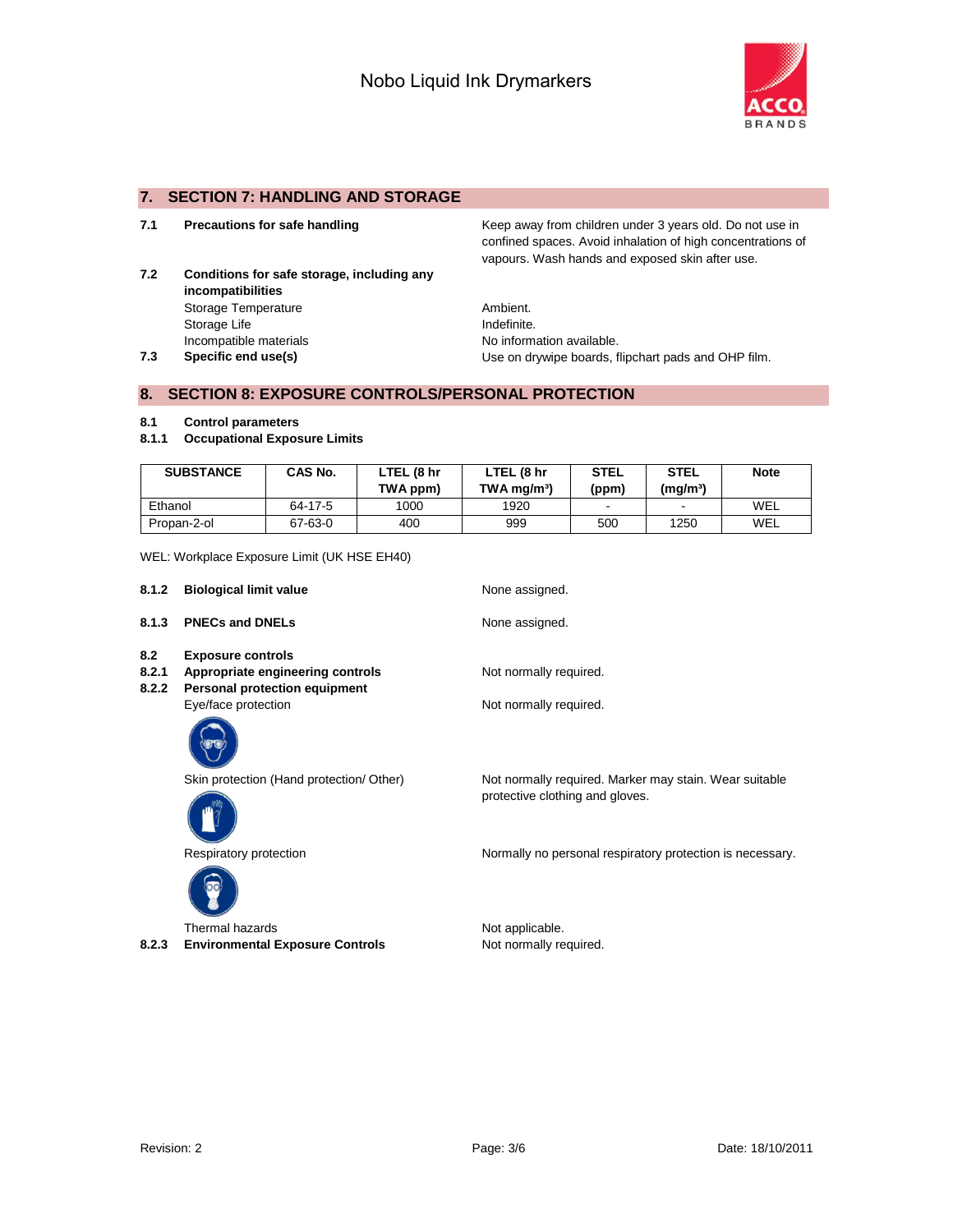Varied. Characteristic. Not established. Not applicable. 78°C (Mixture). 13°C (Mixture). Non-flammable. Insoluble. Insoluble.



#### **9. SECTION 9: PHYSICAL AND CHEMICAL PROPERTIES**

#### **9.1 Information on basic physical and chemical**

|     | properties                  |                |
|-----|-----------------------------|----------------|
|     | Appearance                  | Solid.         |
|     | Colour                      | Varied         |
|     | Odour                       | Chara          |
|     | Odour Threshold (ppm)       | Not es         |
|     | pH (Value)                  | Not ap         |
|     | Boiling Point (°C)          | 78°C           |
|     | Flash Point (°C)            | $13^{\circ}$ C |
|     | Flammability (solid, gas)   | Non-fl         |
|     | Solubility (Water)          | Insolu         |
|     | Solubility (Other)          | Insolu         |
|     | Viscosity (mPa.s)           | $5 - 11$       |
|     | <b>Explosive properties</b> | Not ex         |
|     | Oxidising properties        | Not ox         |
| 9.2 | <b>Other information</b>    | None.          |
|     |                             |                |

#### **10. SECTION 10: STABILITY AND REACTIVITY**

- 
- 
- **10.3 Possibility of hazardous reactions Stable under normal conditions.**
- **10.4 Conditions to avoid** None known.
- **10.5 Incompatible materials 10.5 Incompatible materials No information available.**
- **10.6 Hazardous Decomposition Product(s)** Oxides of carbon.

**10.1 Reactivity 10.1 Reactivity Stable under normal conditions. 10.2 Chemical stability 10.2 Chemical stability Stable under normal conditions.** 

 $5 - 11$ mPa•s (Mixture). Not explosive. Not oxidising.

#### **11. SECTION 11: TOXICOLOGICAL INFORMATION**

This material is unlikely to present a significant health hazard under normal conditions of handling and use.

#### **11.1 Information on toxicological effects**

**11.1.1 Article**

| <b>Acute toxicity</b>            | Low acute toxicity.                                       |
|----------------------------------|-----------------------------------------------------------|
| <b>Irritation</b>                | Unlikely to cause skin irritation. Unlikely to cause eye  |
|                                  | irritation.                                               |
| <b>Corrosivity</b>               | None anticipated.                                         |
| <b>Sensitisation</b>             | It is not a skin sensitiser.                              |
| <b>Repeated dose toxicity</b>    | None anticipated. Confined spaces: The vapour has         |
|                                  | anaesthetic properties and when inhaled at high           |
|                                  | concentrations, it may cause headache, fatique, dizziness |
|                                  | and incoordination.                                       |
| Carcinogenicity                  | No evidence of carcinogenicity.                           |
| <b>Mutagenicity</b>              | There is no evidence of mutagenic potential.              |
| <b>Toxicity for reproduction</b> | Product as supplied: None anticipated.                    |
|                                  | Ethanol: Ingestion of large quantites may have adverse    |
|                                  | effects on the male reproductive system. Developmental    |

effects on the male reproductive system. Developmental effects have been observed in laboratory animals following large oral exposures.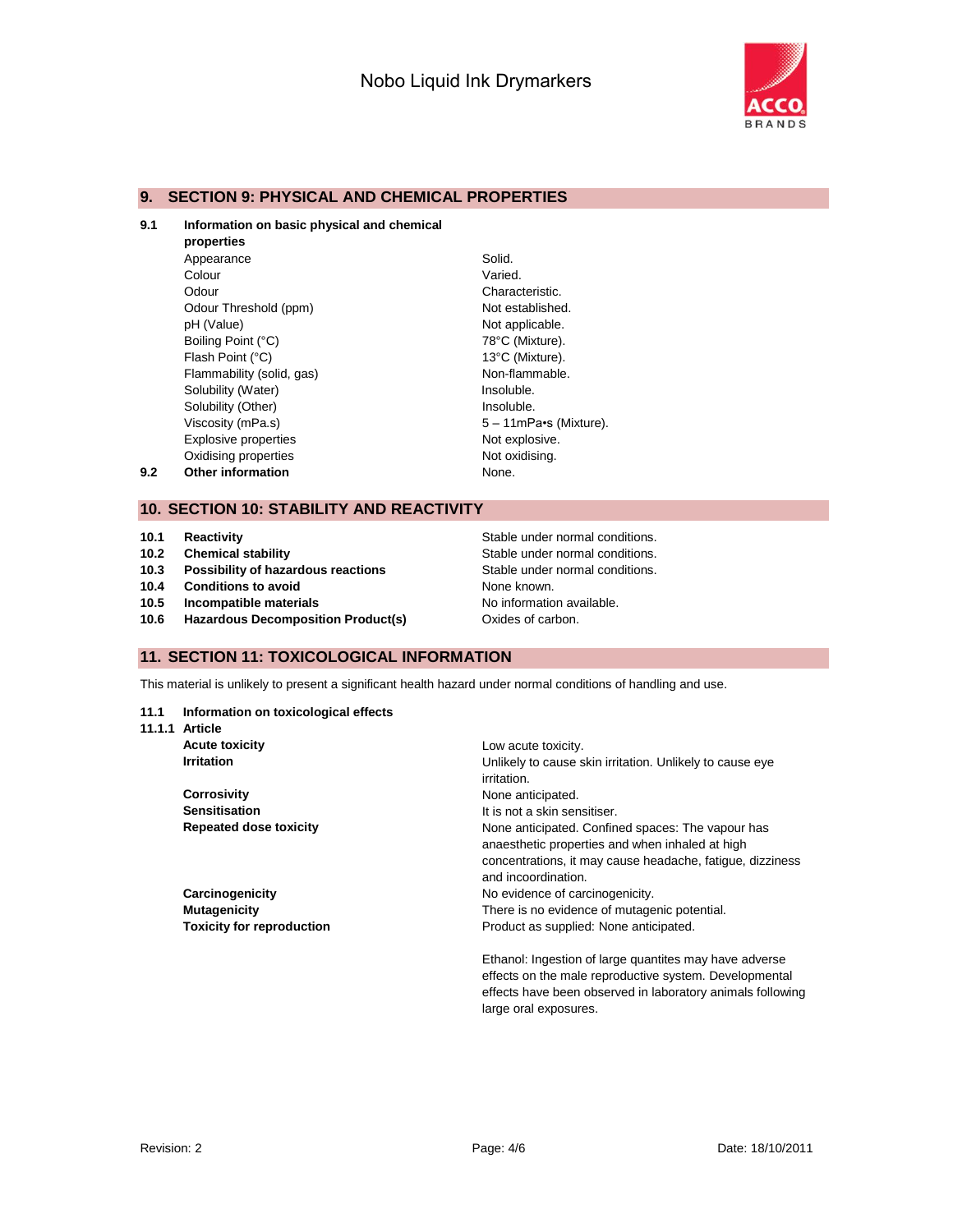

#### **12. SECTION 12: ECOLOGICAL INFORMATION**

| 12.1 | Toxicity |
|------|----------|
|------|----------|

- 
- 
- 
- 12.5 **Results of PBT and vPvB assessment** Not classified as PBT or vPvB.
- **12.6** Other adverse effects None anticipated.

**12.1 Toxicity** Low toxicity to aquatic organisms. **12.2 Persistence and degradability** The product is unlikely to persist in the environment. **12.3 Bioaccumulative potential** The product has low potential for bioaccumulation. **12.4 Mobility in soil 12.4 Mobility in soluble 12.4** Mobility in soluble in water. Ethanol and Propan-2-ol: Soluble in water. The substance is predicted to have high mobility in soil.

## **13. SECTION 13: DISPOSAL CONSIDERATIONS**

- **13.1 Waste treatment methods Dispose at suitable refuse site.**
- **13.2 Additional Information None.** None.

## **14. SECTION 14: TRANSPORT INFORMATION**

- **14.1 UN number** UN 1987.
- 
- **14.3 Transport hazard class(es)** 3.
- **14.4 Packing Group II.** II.
- **14.5 Environmental hazards** N/A.
- **14.6 Special precautions for user ADR HIN: 33; IMDG EMS: F-E-S-D.**
- **14.7 Transport in bulk according to Annex II of MARPOL73/78 and the IBC Code**
- 

**14.2 UN proper shipping name** ALCOHOLS, N.O.S. (ethanol, isopropanol). N/A.

**14.8 Additional Information** PI (Cargo) 307: max 60L; PI (Passenger) 305: max 5L; Ltd Qty 1L; Excepted Qty (inner) 30ml

#### **15. SECTION 15: REGULATORY INFORMATION**

- **15.1 Safety, health and environmental regulations/legislation specific for the substance or mixture**
- **15.1.1 EU regulations**
- Authorisations and/or restrictions on use None known.
- **15.1.2 National regulations** None known.
- **15.2 Chemical Safety Assessment** Not available.

## **16. SECTION 16: OTHER INFORMATION**

**The following sections contain revisions or new statements:** 1-16.

#### **LEGEND**

| LTEL | Long Term Exposure Limit                  |
|------|-------------------------------------------|
| STEL | Short Term Exposure Limit                 |
| DNEL | Derived No Effect Level                   |
| PNEC | <b>Predicted No Effect Concentration</b>  |
| PBT  | Persistent, Bioaccumulative and Toxic     |
| vPvB | vvery Persistent and very Bioaccumulative |
| N/A  | Not applicable                            |
| F.   | Highly flammable.                         |
| Xi   | Irritant.                                 |
|      |                                           |